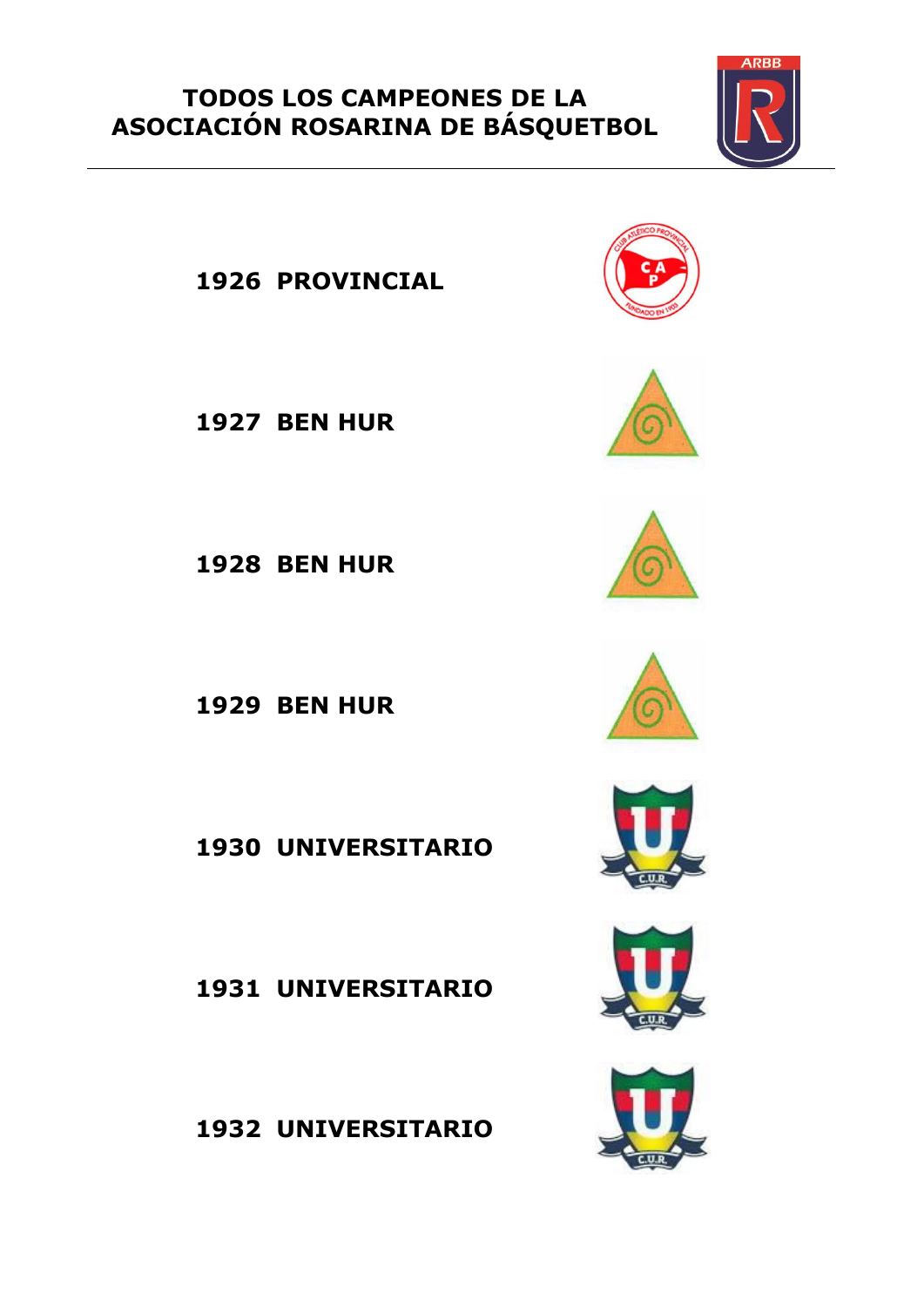

 **HURACÁN HURACÁN HURACÁN HURACÁN**

**HURACÁN**

**HURACÁN**

**URIA**

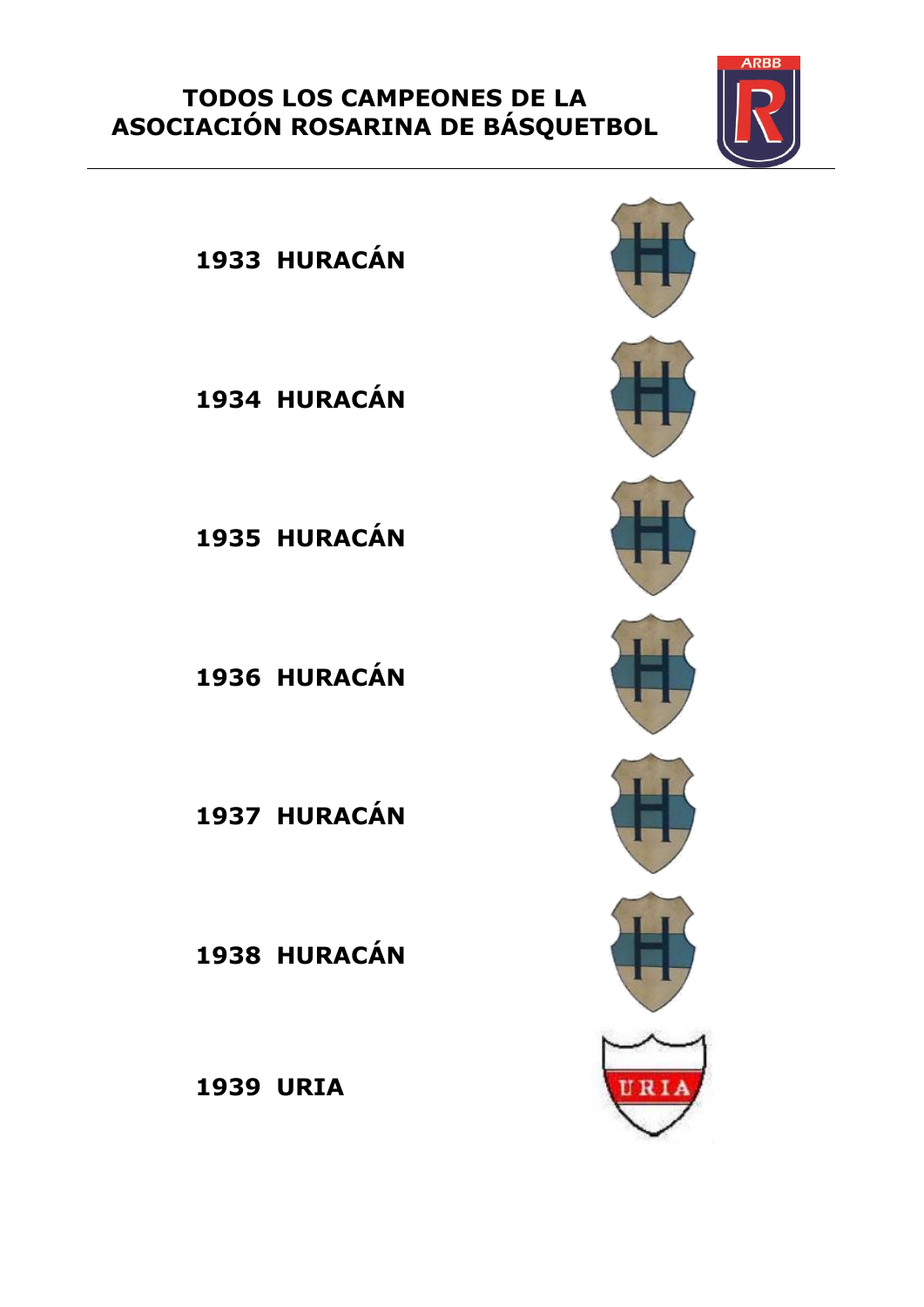

**URIA**

 **VELOCIDAD Y RESISTENCIA**

 **VELOCIDAD Y RESISTENCIA**

**NEWELL'S OLD BOYS**

**NEWELL'S OLD BOYS**

**NEWELL'S OLD BOYS**

**NEWELL'S OLD BOYS**

**NEWELL'S OLD BOYS**





ROSARIO









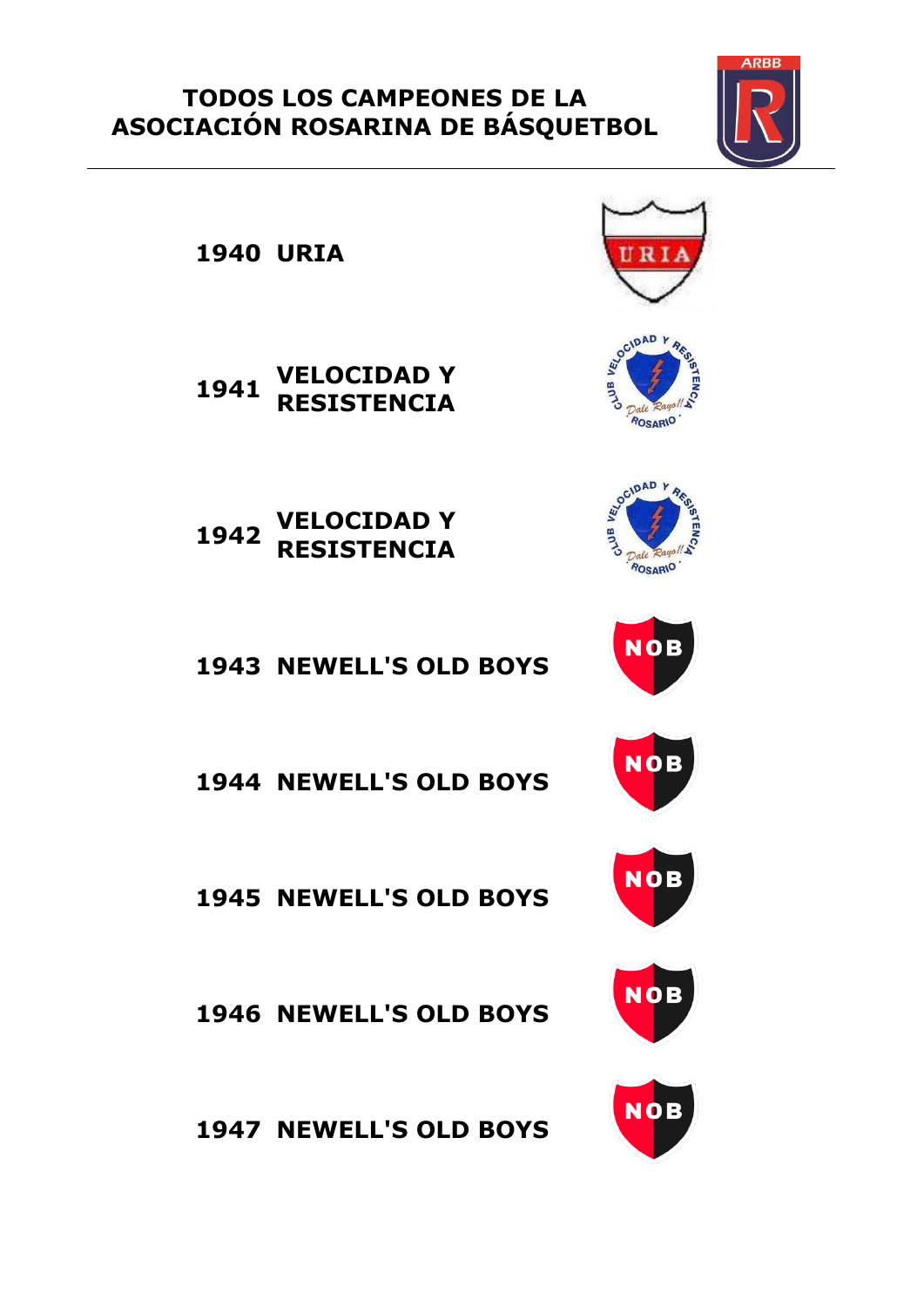

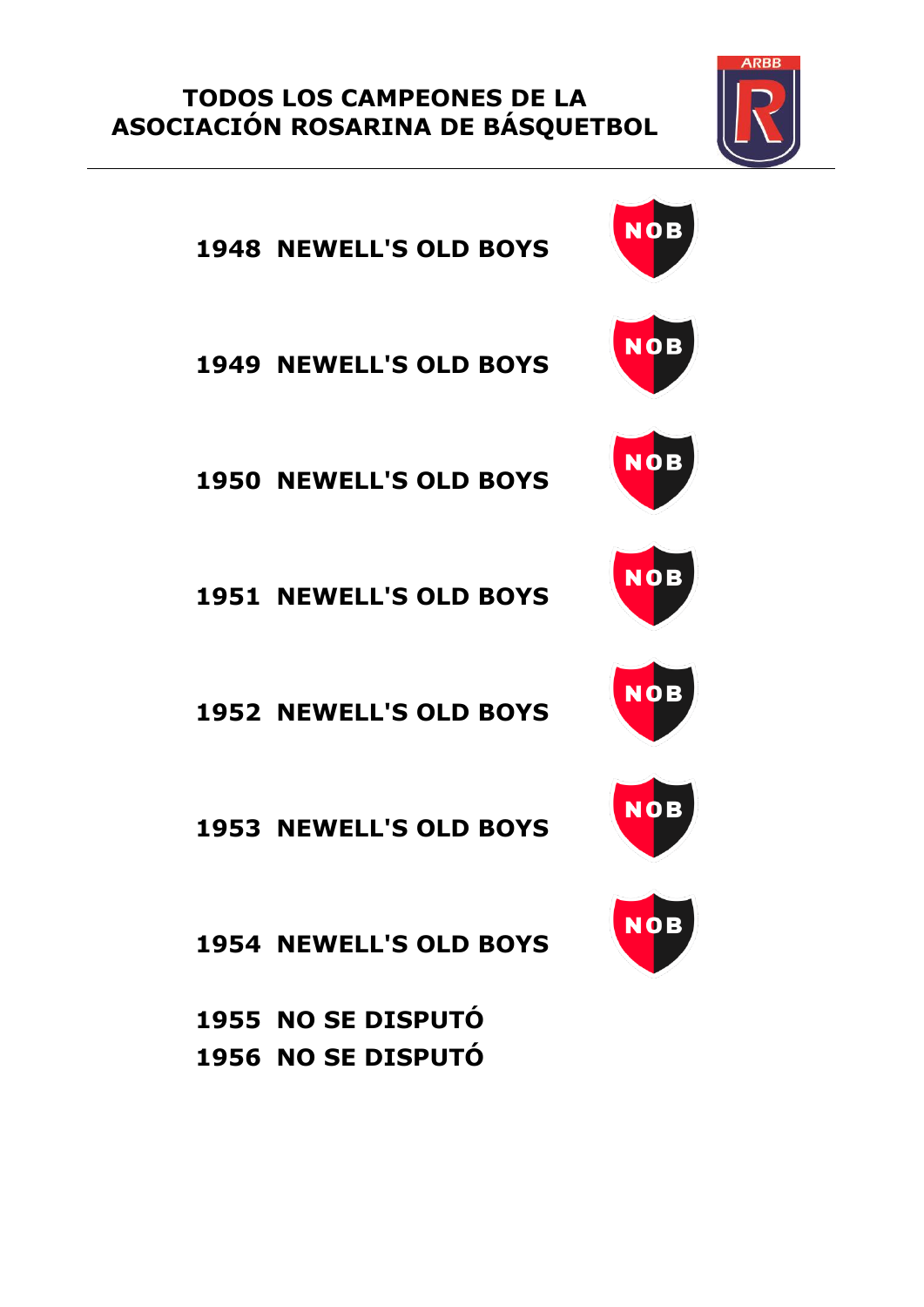**VELOCIDAD Y RESISTENCIA**

**CICLÓN BBC**

**HORIZONTE**

**SPORTSMEN UNIDOS**

**SPORTSMEN UNIDOS**

**HORIZONTE**

**HORIZONTE**

ROSARIO















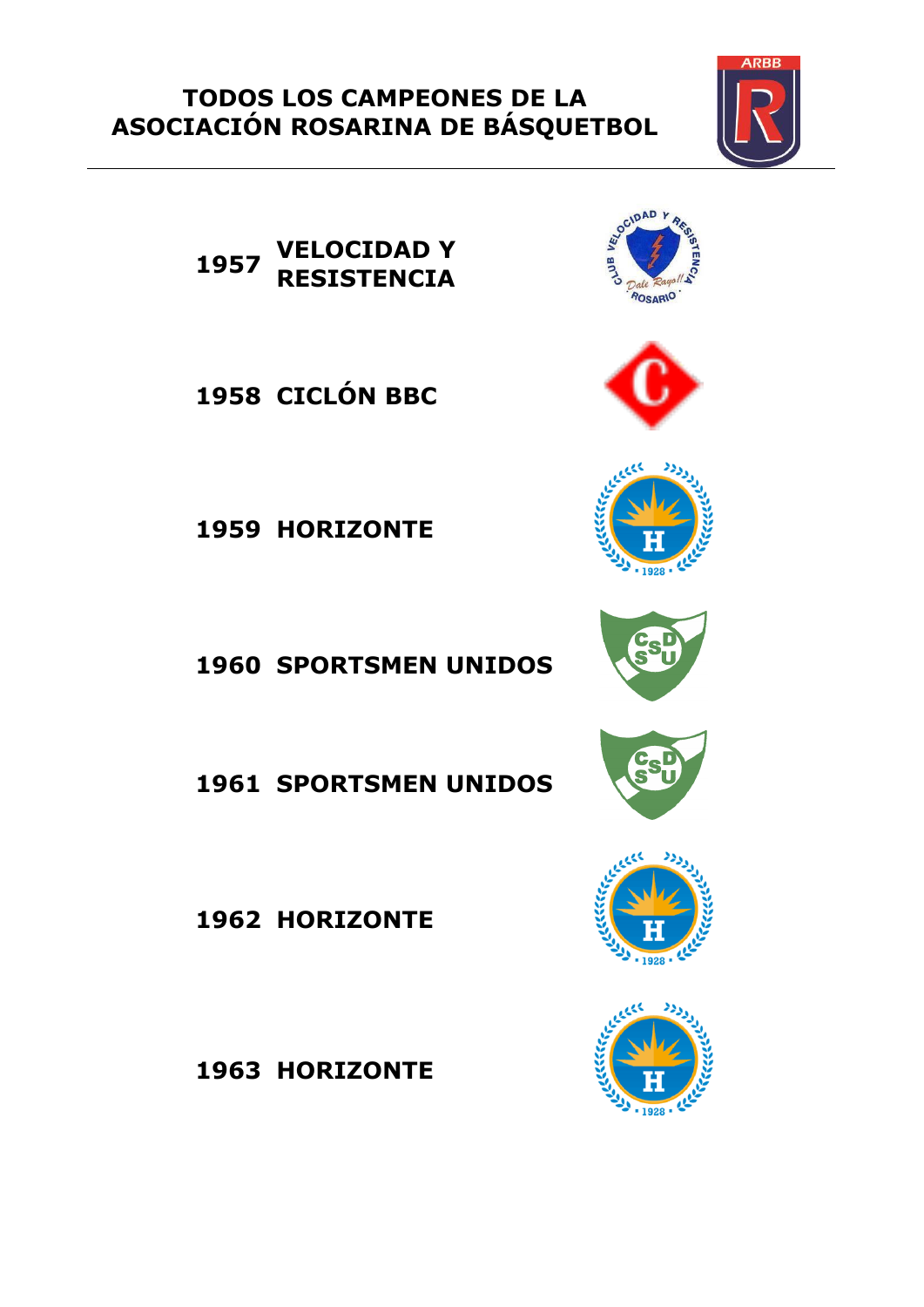**CICLÓN BBC**

 **NO SE DISPUTÓ NO SE DISPUTÓ NO SE DISPUTÓ**

**ROSARIO CENTRAL**

**ROSARIO CENTRAL**

**SPORTIVO AMÉRICA**

**LIBERTAD**

**PROVINCIAL**

**LIBERTAD**















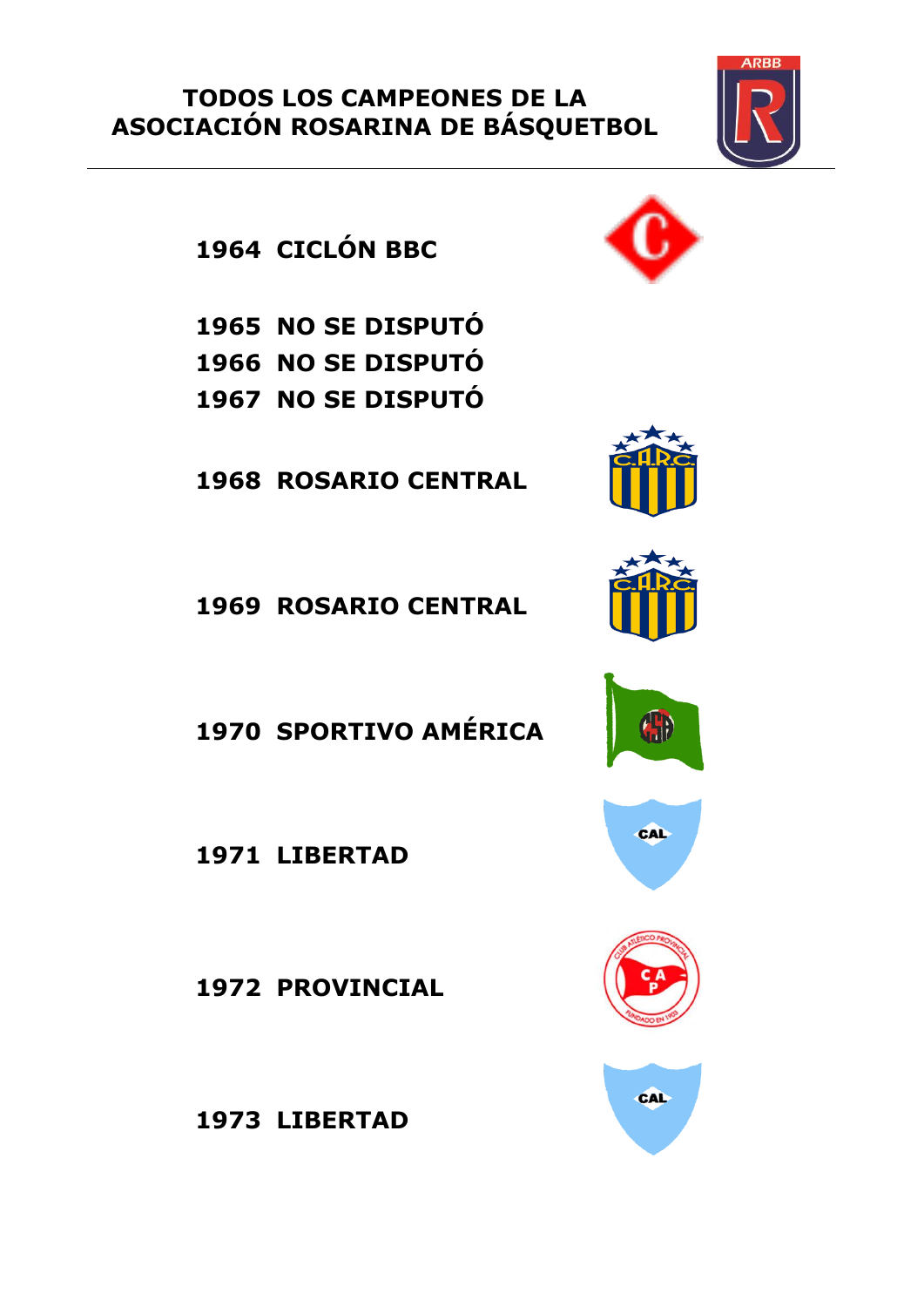

**PROVINCIAL**

**PROVINCIAL**

**SPORTIVO AMÉRICA**

**NEWELL'S OLD BOYS**

**NEWELL'S OLD BOYS**

**ROSARIO CENTRAL**

**ROSARIO CENTRAL**

**ROSARIO CENTRAL**













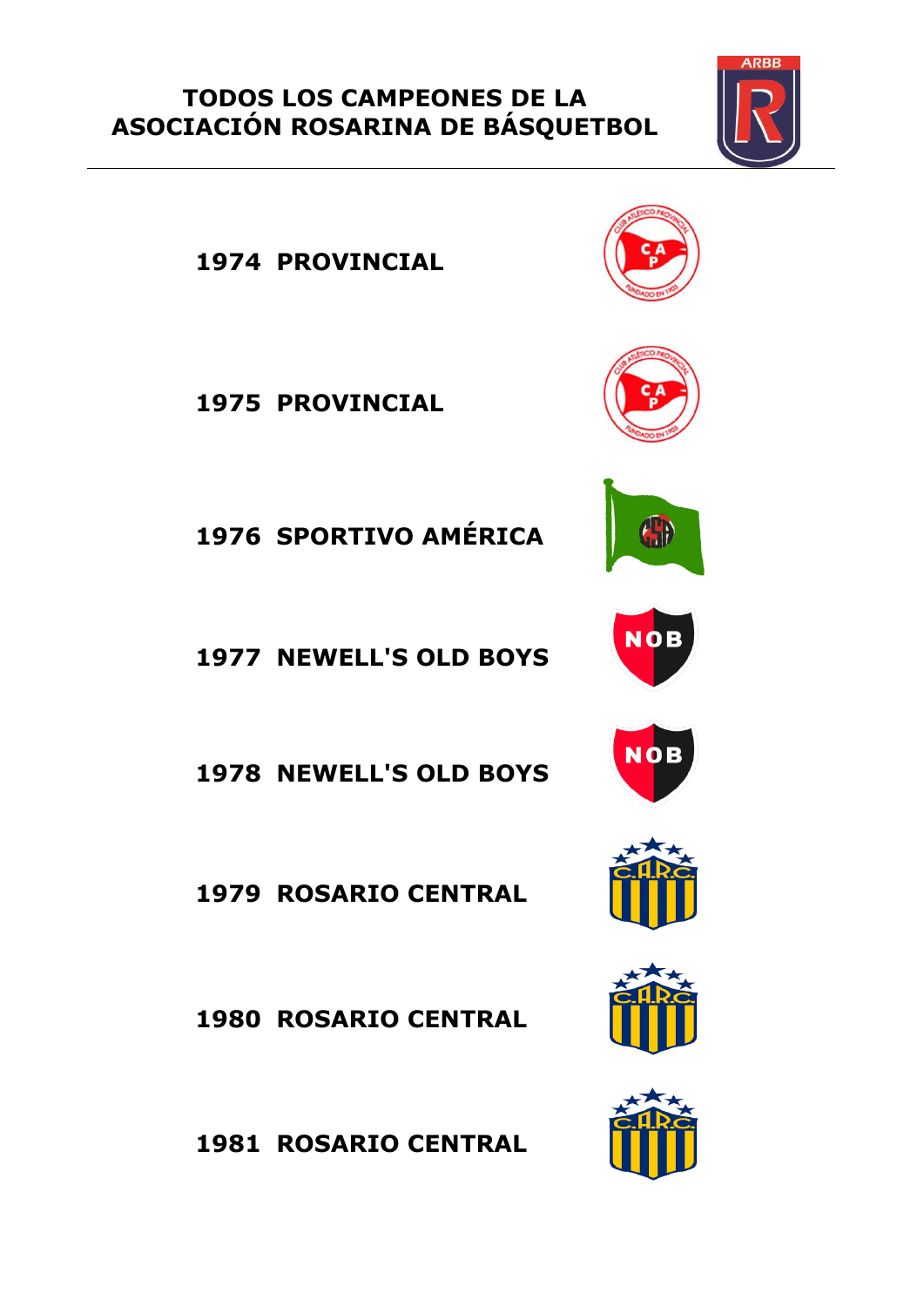**ROSARIO CENTRAL**

**NEWELL'S OLD BOYS**

 **SPORTIVO CONSTITUCIÓN**

 **NAUTICO AVELLANEDA**

**ROSARIO CENTRAL**

**PROVINCIAL**

**PROVINCIAL**

















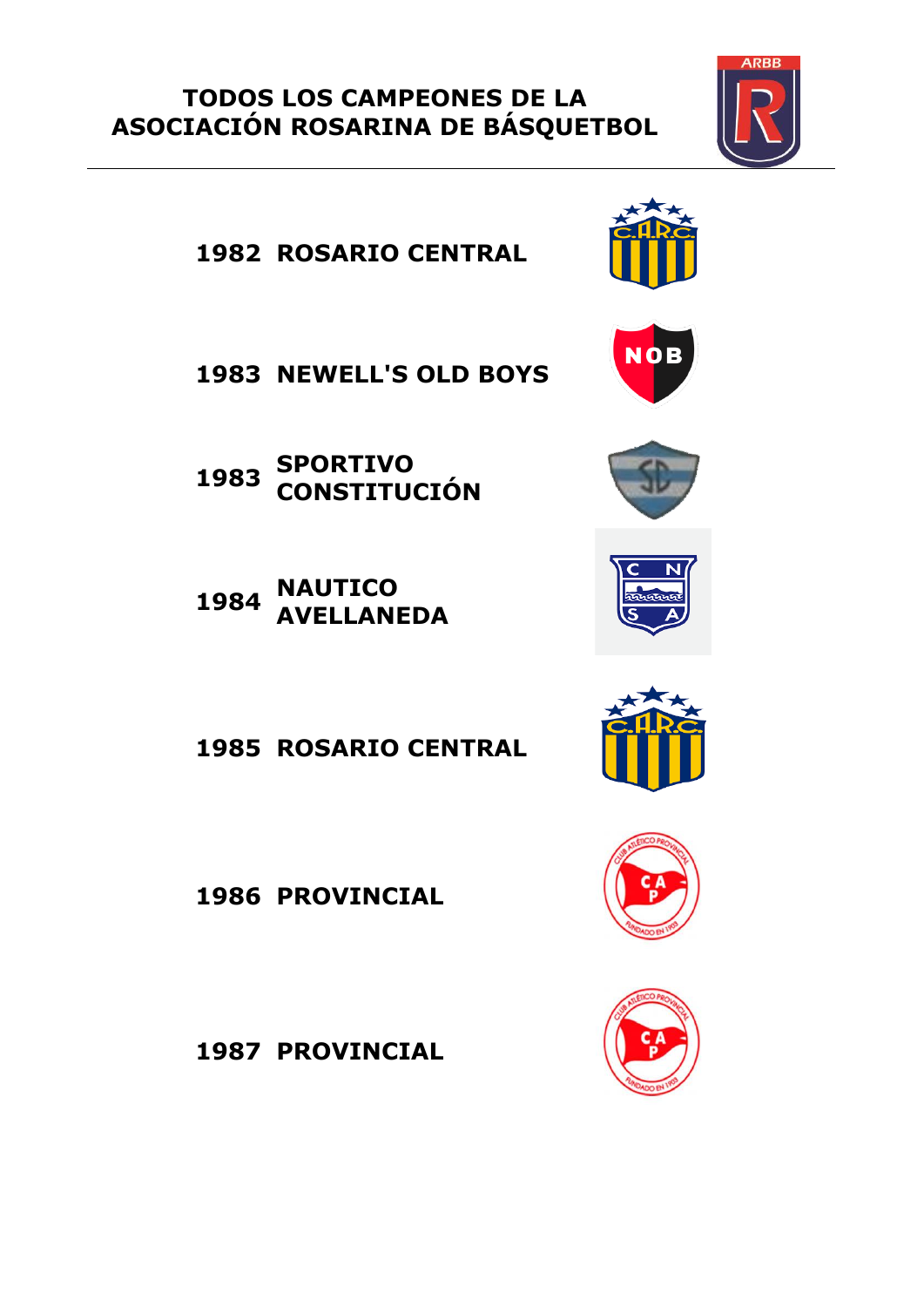**REGATAS ROSARIO**

**BANCO DE SANTA FE**

 **GIMNASIA Y ESGRIMA**

**PROVINCIAL**

 **GIMNASIA Y ESGRIMA**

**ROSARIO CENTRAL**

**SPORTSMEN UNIDOS**















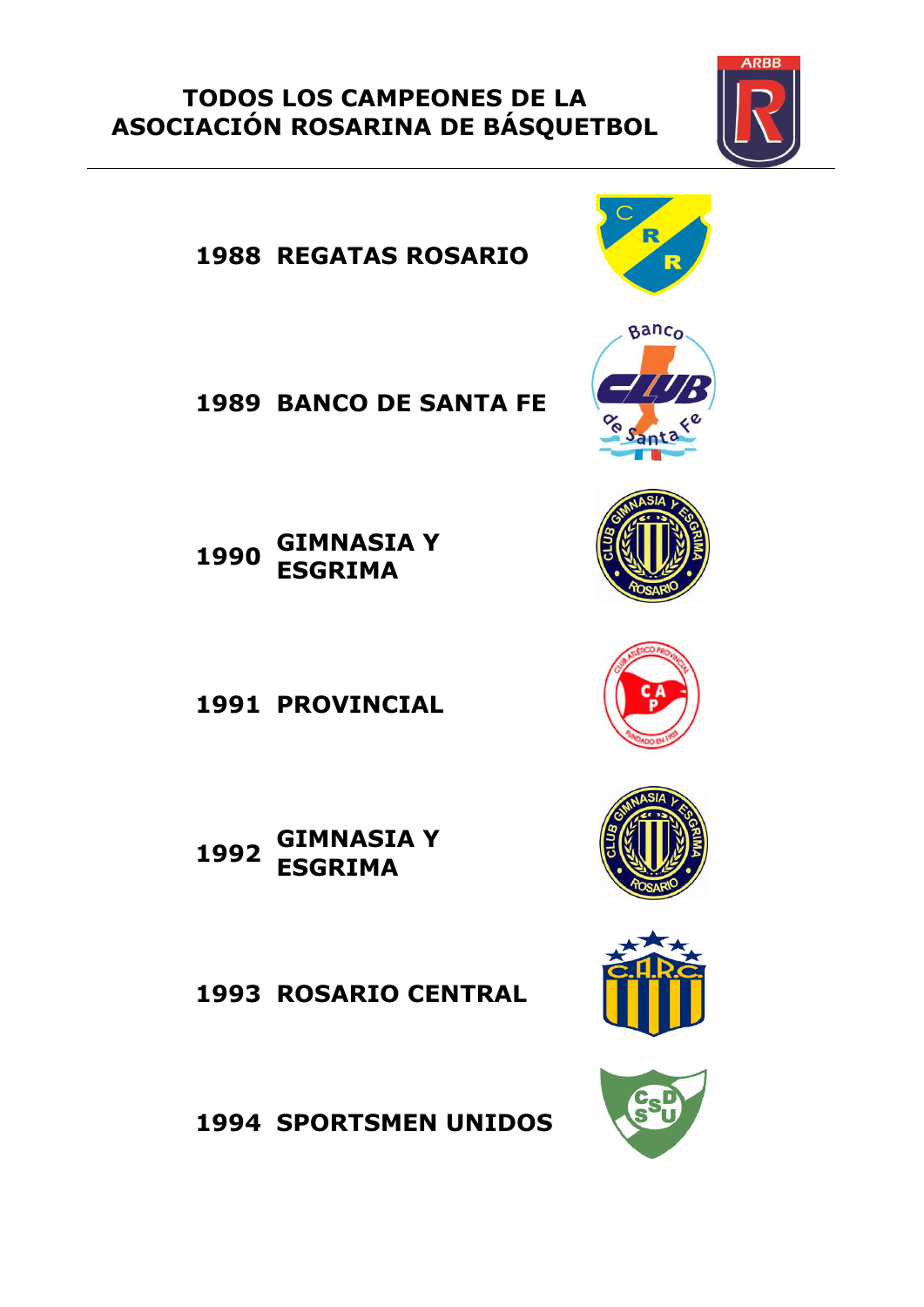**PROVINCIAL**

**SPORTSMEN UNIDOS**

**ATALAYA**

**ROSARIO CENTRAL**

**ROSARIO CENTRAL**

**ROSARIO CENTRAL**

**ROSARIO CENTRAL**













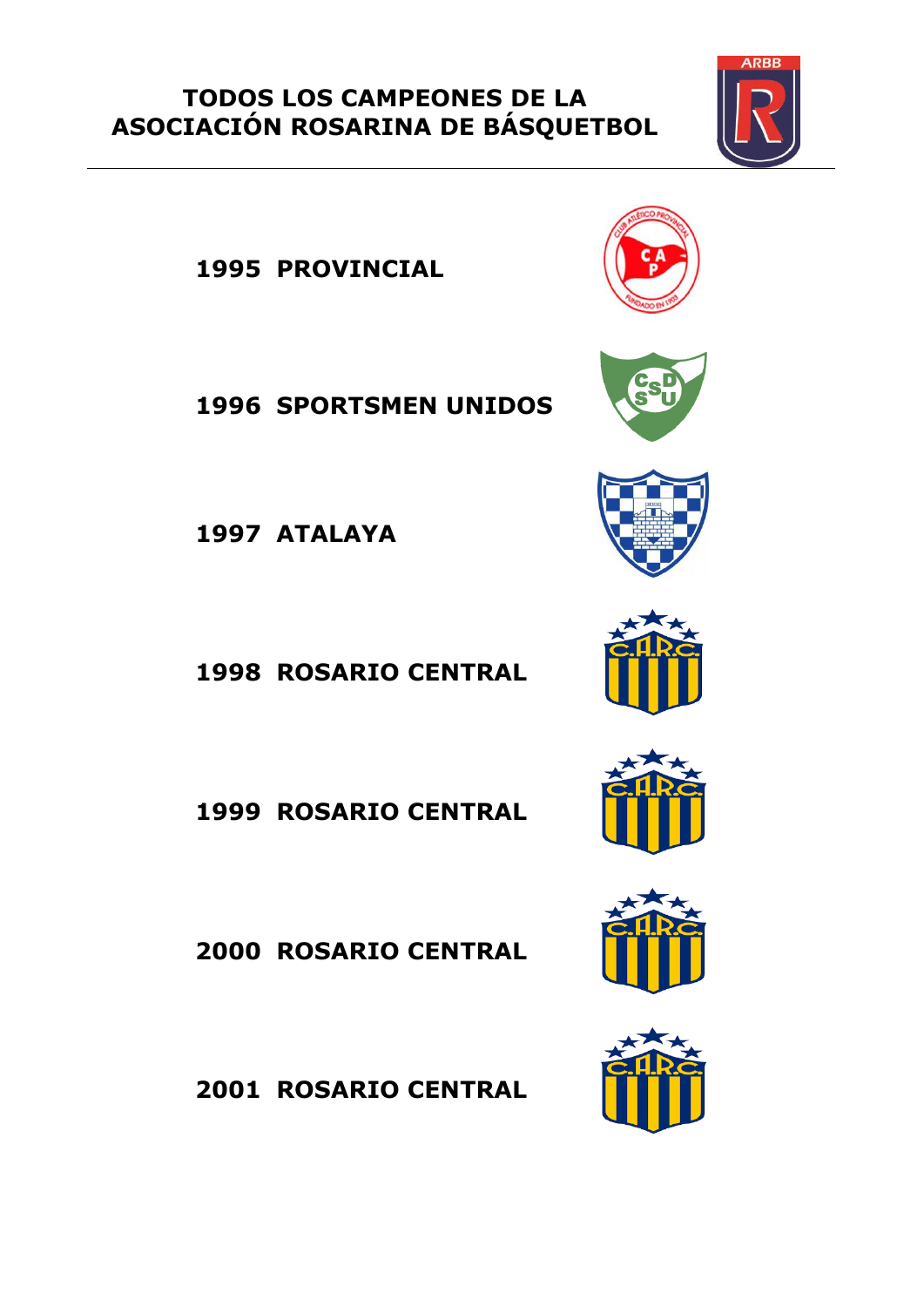

- **CICLÓN BBC**
- **LOS ROSARINOS ESTUDIANTIL**
- **LOS ROSARINOS ESTUDIANTIL**
- **ROSARIO CENTRAL**
- **DESIERTO**
- **ROSARIO CENTRAL**

**FISHERTON**













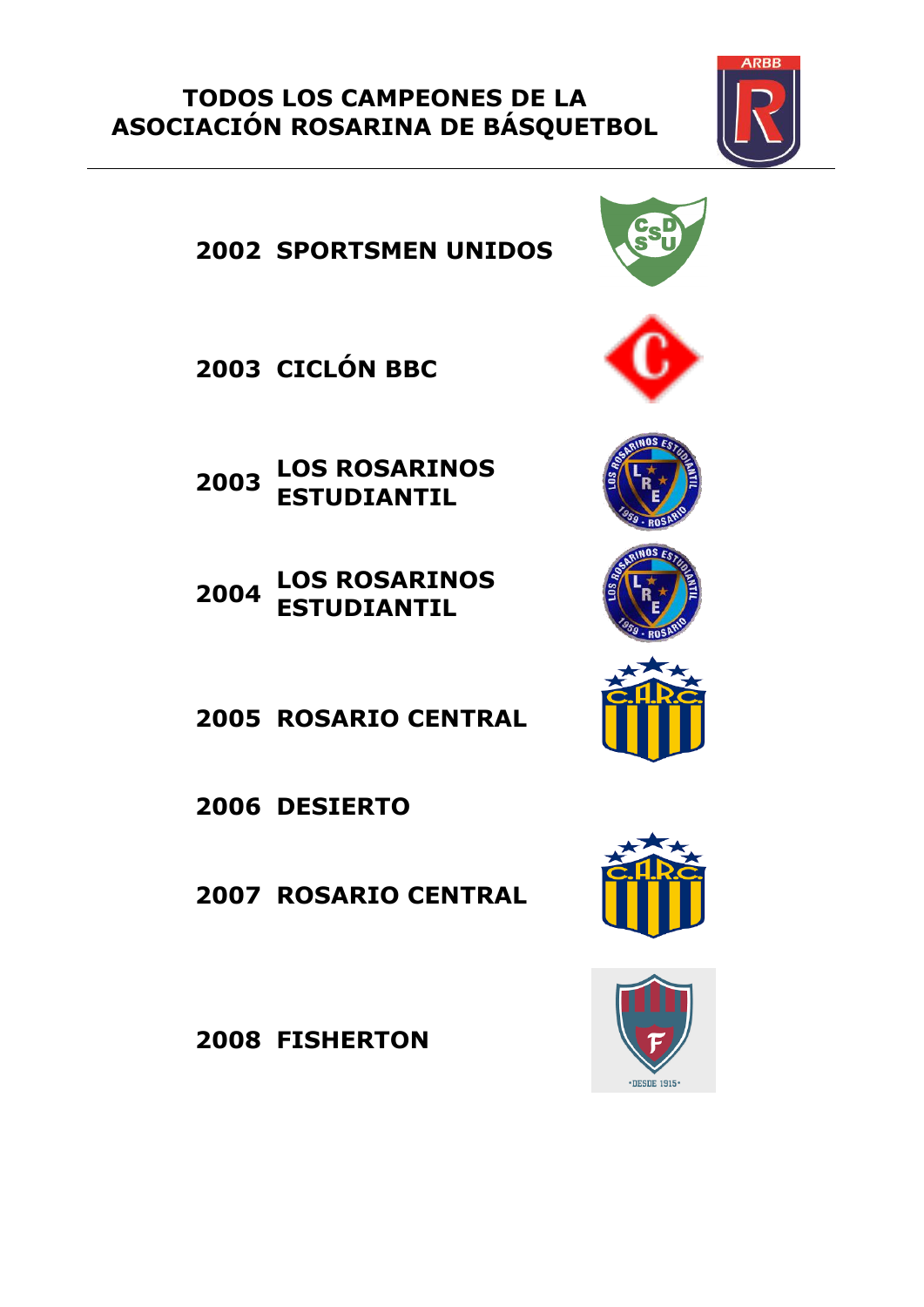**ECHESORTU**

**ROSARIO CENTRAL**

 **GIMNASIA Y ESGRIMA**

**SPORTSMEN UNIDOS**

**EL TALA**

**UNIÓN Y PROGRESO**

**CAOVA**